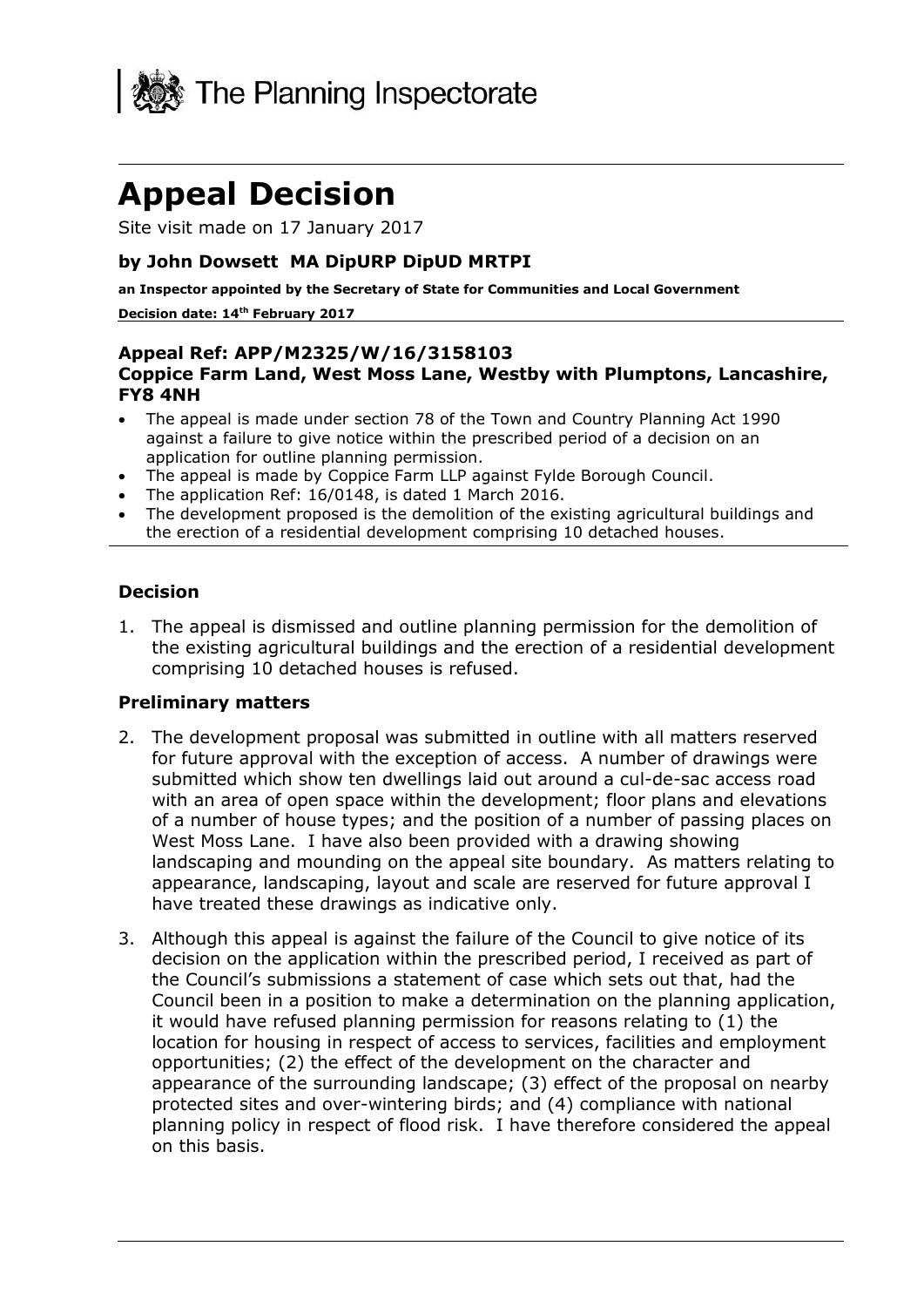### **Main Issues**

- 4. The main issues in this appeal are:
	- Whether the appeal site is a suitable location for housing in respect of its access to services, facilities and employment opportunities; and
	- The effect of the development on the character and appearance of the area and the surrounding landscape.
	- The effect of the proposal on nearby protected sites with particular regard to overwintering birds; and
	- Whether the proposal would comply with national planning policy which seeks to steer new development away from areas at the highest risk of flooding.

#### **Reasons**

#### *Whether the appeal site is a suitable location for housing*

- 5. The appeal site is a former pig farm located in an area of countryside to the north of Lytham. It is accessed from the unclassified roads, West Moss Lane and Moss Hall Lane. The appeal site is not within any existing settlement or built up area.
- 6. Policy SP2 of the Fylde Borough Local Plan 2005 (the Local Plan) states that in countryside areas development will not be permitted unless it is essentially required for the purposes of agriculture, horticulture or forestry; or other uses appropriate to a rural area; or it comprises the rehabilitation and re-use of permanent and substantial buildings which are structurally sound. The proposal does not meet any of these criteria and is therefore contrary to Policy SP2. However, as Policy SP2 seeks to constrain the development of land in the countryside for housing, it is a relevant policy for supply of housing. The Council concedes that it only has a deliverable housing land supply of 4.8 years. As a result of the absence of a five year supply of deliverable housing sites, Policy SP2 cannot be considered up to date.
- 7. The fact that a relevant policy is not up to date does not mean that it can be disregarded. Rural restraint policies encourage development in existing settlements and help protect the intrinsic value and character of the countryside which is in line with the objectives of sustainable development. In addition, although neither party has submitted substantive evidence in respect of projected housing deliver, the shortfall in housing land supply is not substantial. Consequently, moderate weight can still be given to Policy SP2.
- 8. Policy HL2 of the Local Plan sets out general criteria for residential development including, among others, that new housing is in a sustainable location having regard to the local availability of shops, schools, employment sources, public transport and other community facilities.
- 9. I have also been referred to a number of policies in the Draft Fylde Local Plan (Submission Version) 2016. However, whilst this plan has been submitted for examination, this has not yet occurred and as such the policies in it may be subject to change. I can, therefore, only give limited weight to these emerging policies.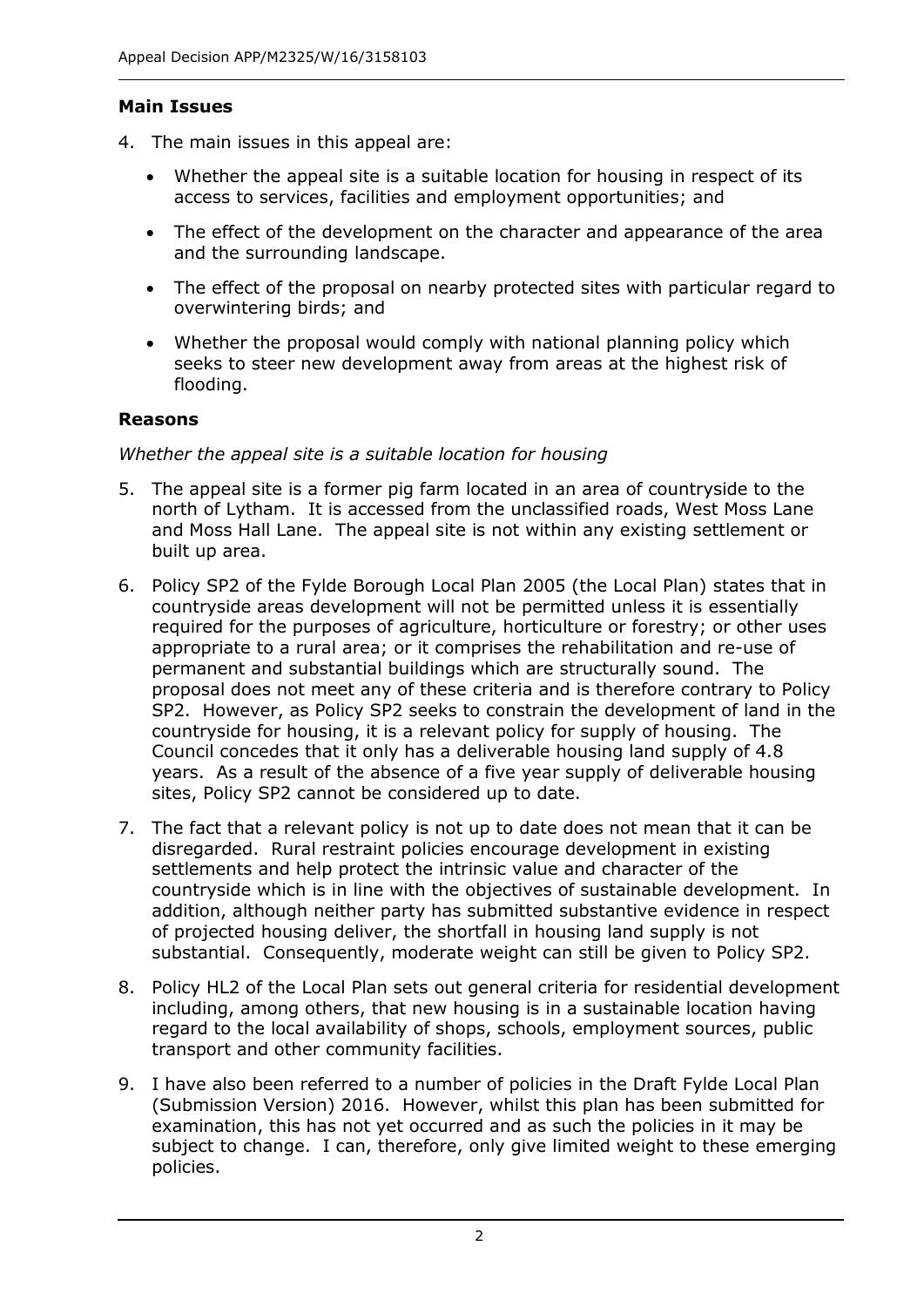- 10. The site is approximately 3 kilometres from Lytham, where there is a good range of shops, services and employment opportunities. However, there are no shops or facilities and no public transport services within walking distance of the site. Whilst it would be possible to access Lytham by cycle, I saw that the routes to the town from the site were either narrow unlit roads, or a busy main road which is also unlit for much of its length leading to the town. Although a public right of way runs along Moss Hall Lane, this is unlit and poorly surfaced. As such I do not consider that these would be an attractive option for cyclists, particularly during the winter months. As such the occupants of the new dwellings would be largely dependent on the private car for their everyday transport requirements.
- 11. I have had regard to the appellants' point that planning permission has been granted for a commercial use on the site that would potentially generate greater traffic movements. However, the transport requirements for a commercial development are markedly different from the transport needs of full time residential occupation of the site and, consequently, I can attach little weight to this point. I also note the appellants' point that there are houses at Higher Ballam to the east of the appeal site and other small scale groupings of houses in the vicinity, nonetheless, I saw on my site visit that the houses at Higher Ballam are of some age and were clearly built before policies in respect of locational sustainability were in widespread use. I therefore do not consider that these existing established developments can justify the development of the appeal site for housing.
- 12. The proposed development is contrary to Local Plan Policy SP2, which, although not up to date, can still be given moderate weight; and is in a location where the future occupiers would be dependent on the private car for their day to day transport requirements.
- 13. I therefore find that the appeal site is not a suitable location for housing in respect of its access to services, facilities and employment opportunities and would be contrary to Policies SP2 and HL2 of the Local plan which seek to protect the countryside from development and ensure that new development is well located with having regard to the local availability of shops, schools, employment sources, public transport and other community facilities.

## *Character and appearance*

- 14. When read together Policies HL2 and EP11 of the Local Plan seek to ensure that new development is compatible with nearby and adjacent land uses; would be in keeping with the character of the locality and the character of the surrounding landscape; and has regard to its context in terms of materials and design. Policy SP2 of the Local Plan refers to types of development which will be permitted in the countryside. Whilst this policy contains a criterion in respect of the visual characteristics of development that is essentially required for the continuation of an existing enterprise, it does not relate to new residential development of the type proposed by the appeal scheme and, as a result, I do not consider that it is directly relevant to this issue.
- 15. Policy EP20 referenced in the putative reason for refusal relates to development on the open coastline and, consequently, I do not consider that it is relevant to this case.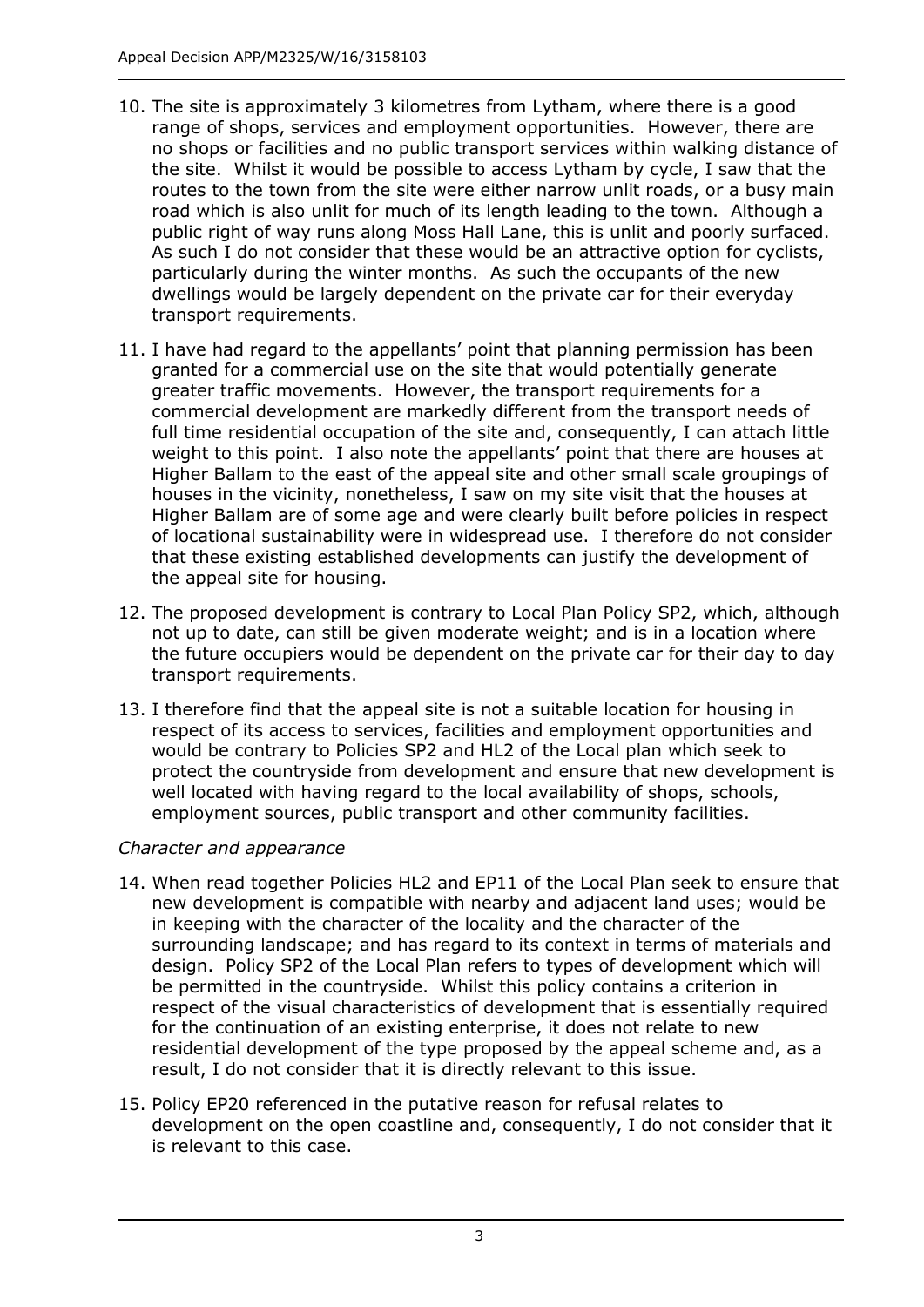- 16. The landscape around the appeal site is open countryside that is essentially flat and comprises small to medium sized fields with occasional small areas of woodland and scattered groups of farm buildings. Narrow lanes form a network of routes linking to the more major roads. Outside of the built up areas, small groups of houses are located on the main roads. Approximately 350m to the east of the appeal site on West Moss Lane is the small, linear settlement of Higher Ballam. Immediately to the north of the appeal site is the former farm house for Coppice Farm and some associated outbuildings. Although the appeal site is located within a short distance of an urban area it, nevertheless, has a distinctly rural character.
- 17. As noted above, the application is in outline only. I have had regard to the appellants' point that the development would be low density development and that the current buildings on the appeal site are unsightly. However, the location of the site in relation to the existing development in the vicinity is such that the proposal would result in development in depth to the south of West Moss Lane which is uncharacteristic of the linear form of development along existing roads that is evident elsewhere in the surrounding area.
- 18. I have also noted the appellants' point that the proposed dwellings would be designed in a rural style and utilise materials which are appropriate to the rural area. Nonetheless, the development would introduce a markedly urban form of development with the accoutrements of domestic occupation which would be distinctly different from the current agricultural character of the site and of the other groups of buildings away from the through routes. The supporting indicative drawing, whilst only illustrative, demonstrates the likely type of layout, given the size and shape of the site, and reinforces my view.
- 19. Due to the flat and largely open nature of the countryside surrounding the appeal site, the development would appear as an incongruous feature within the landscape which would be harmful to its character.
- 20. I am mindful that planning permission has previously been granted for the use of the site for commercial purposes, however, these permissions either involved the use of the existing buildings on the site or were for the erection of new light industrial buildings which would have a similar form and massing to the existing agricultural buildings and consequently a similar character.
- 21. I therefore find that the proposed development would cause harm to the character and appearance of the area and the surrounding landscape. It would be contrary to the relevant requirements of Policies HL2 and EP11 of the Local Plan which seek to ensure that new development is compatible with nearby and adjacent land uses and has regard to its context.

## *The effect of the proposal on nearby protected sites*

- 22. The appeal site is close to, but not within, the Ribble and Alt Estuaries Special Protection Area (SPA) but as the surrounding land has been identified to provide mitigation of Likely Significant Effects from another development elsewhere, it is considered to be functionally linked to the SPA. The principal interest feature of the SPA is the use of the area by overwintering bird species.
- 23. Some information in respect of the effect of the proposal on species using the SPA and associated land has been provided, along with some mitigation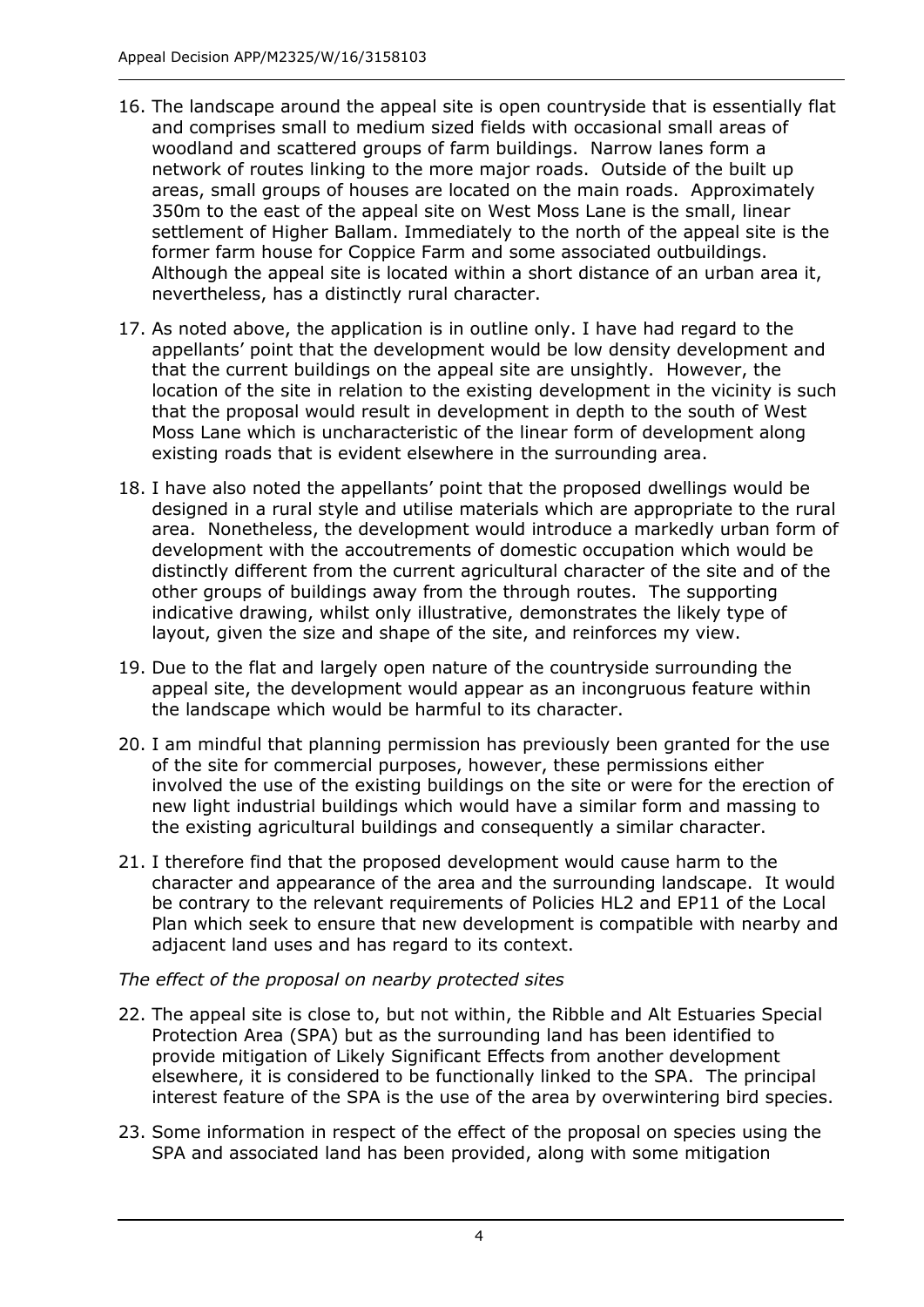proposals. This concludes that the proposed development would not have any significant adverse effects on the SPA.

- 24. I note, however, that Natural England and the Council's own ecological consultant have commented that that there is insufficient information within the appraisal to allow it to be considered robust. In particular, Natural England and the Council's ecology consultant state that the in-combination assessment does not take into account all the surrounding plans/projects which could have a possible effect, and potentially together have a significant effect on the designated sites and functionally linked land. I do not have full details of the Queensway development or the mitigation proposals associated with it, nor do I have any substantive evidence in respect of other schemes which may also need to be taken into consideration.
- 25. In the light of this, and adopting a precautionary approach, on the balance of the evidence I am not able to conclude that the proposed development will not cause harm to the nearby protected sites, with particular regard to overwintering birds.
- 26. Paragraph 118 of the National Planning Policy Framework requires that when determining planning applications, a decision maker should aim to conserve and enhance biodiversity by applying the principle that if significant harm resulting from a development cannot be avoided, adequately mitigated, or, as a last resort, compensated for, then planning permission should be refused. As I have found that the avoidance and mitigation of harm is not demonstrated, the appeal must fail on this ground.

#### *Flood risk*

- 27. The appeal site is located in an area that is identified as being within Flood Zones 2 and 3 as defined by the Environment Agency, with the greater part of the site being within Flood Zone 2. The Framework seeks to steer new development to areas with the lowest probability of flooding by applying a Sequential Test. The planning application was also accompanied by a site specific Flood Risk Assessment.
- 28. There is some dispute between the parties as to whether the extent of the area covered by the sequential assessment is appropriate or not. The appellant sought guidance from the Council prior to undertaking the sequential assessment and carried out the assessment on the basis of that advice. Subsequently, the Council has adopted a different position stating that, as housing is a strategic matter, the sequential assessment should cover the whole local authority area as opposed to particular housing market sub-areas.
- 29. Whilst noting the Council's point in respect of the potential strategic aspect of housing development, at ten dwellings, the appeal proposal is not a large scheme. A scheme of this size would not, in my view, have either strategic implications or have potential to significantly compromise the Council's development strategy. The Planning Practice Guidance (the Guidance) states that when considering planning applications where there has been no sequential testing of the allocations in the development plan, or where the use of the site being proposed is not in accordance with the development plan, the area to apply the sequential test across will be defined by local circumstances relating to the catchment area for the type of development proposed. The Guidance therefore contemplates sequential testing to be applied to different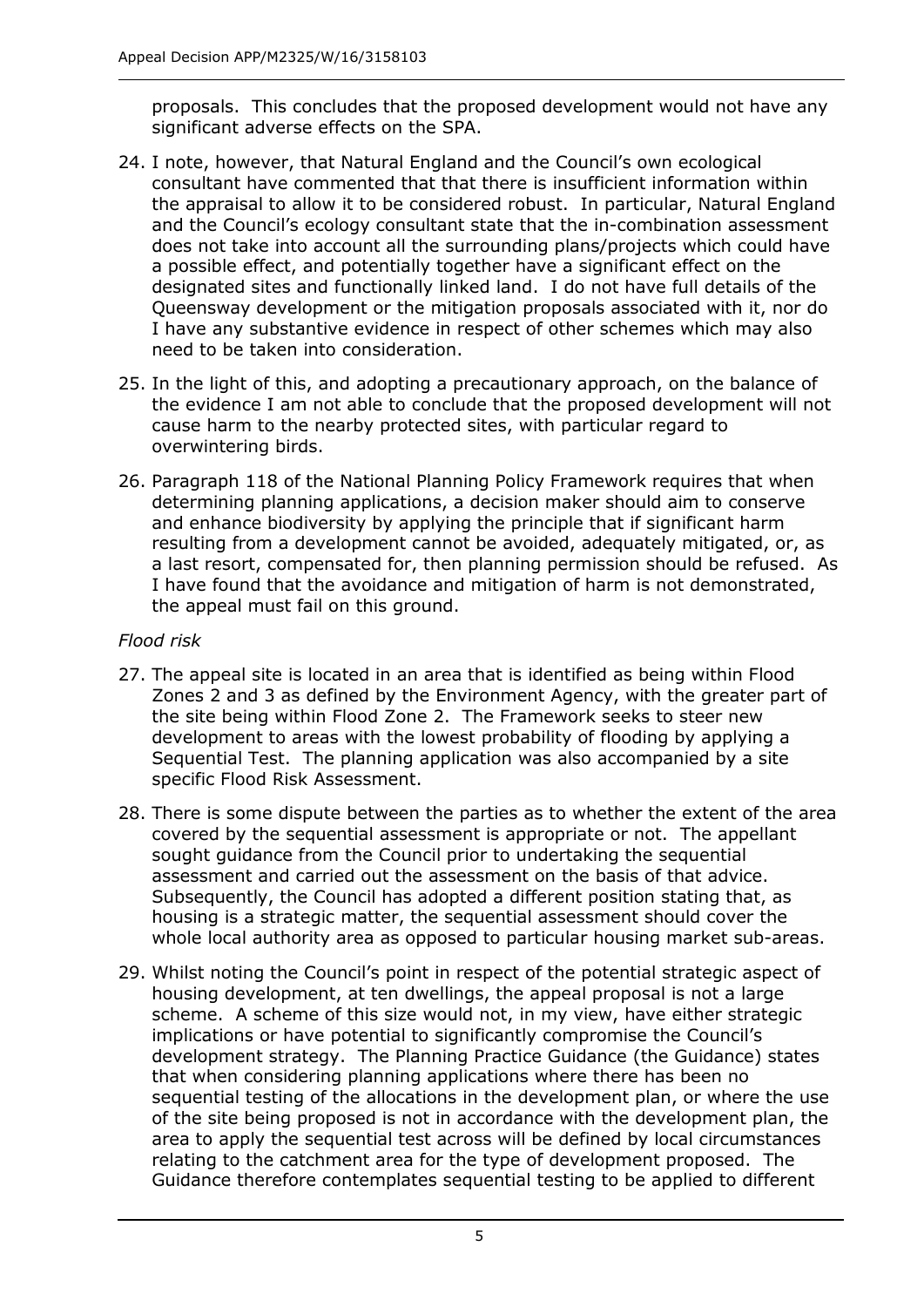sized areas dependant on the circumstances. Within this context, it is not unreasonable to confine the sequential test for this proposal to a smaller area, such as that originally suggested by the Council to the appellant.

- 30. The sequential test that was submitted with the application identifies fifteen alternative sites which were subsequently discounted. Although some of these sites had previously been discounted by the Council as part of their Strategic Housing Land Availability Assessment, this does not undermine the purpose of the sequential test to determine whether there are any available, sequentially preferable sites, within the relevant area. The Council suggests that there are identified sites in sustainable locations on the edges of settlements at various locations throughout the borough which are not at risk of flooding. However, I do not have any evidence in respect of where these sites are located in relation to the appeal site. Whilst noting the Council's point that there are allocated sites in its emerging local plan, this has not yet been subject to formal examination and consequently may be subject to change. As such I can give only limited weight to this point.
- 31. It is not suggested that the appeal proposal is required to pass the Exception Test required by the Framework. However, I note that a site specific flood risk assessment was submitted with the application which sets out a number of mitigation measures and that, on this basis, the Lead Local Flood Authority has no objections to the proposal.
- 32. From the evidence before me, I conclude that the proposal would comply with national planning policy which seeks to steer new development away from areas at the highest risk of flooding.

## **Other matters**

- 33. The appellant suggests that as the Council does not have an identified deliverable five year supply of housing land the proposal should be considered in the context of the presumption in favour of sustainable development as required by Paragraph 49 of the Framework. It is common ground between the parties that as the proposal affects land which is functionally linked to the SPA that an appropriate assessment under the Habitats Directive is required. The Framework confirms in paragraph 119, that the presumption in favour of sustainable development does not apply where development requiring appropriate assessment under the Birds or Habitats Directives is being considered, planned or determined. The presumption in favour of sustainable development is therefore not engaged in this case.
- 34. Although the proposed development would have some small scale economic benefits arising from the investment in its construction, would make a small contribution to providing additional housing in the area and would remove a small area of dereliction within the countryside, these small scale benefits do not outweigh the other harm that I have previously identified.
- 35. Some concerns have been raised in respect of additional traffic using West Moss Lane to access the proposed development. Although the road is narrow, it is very lightly trafficked and I consider that the additional vehicle movements that would be generated by the development could be accommodated. I also note that the Council have not raised this matter as an issue.